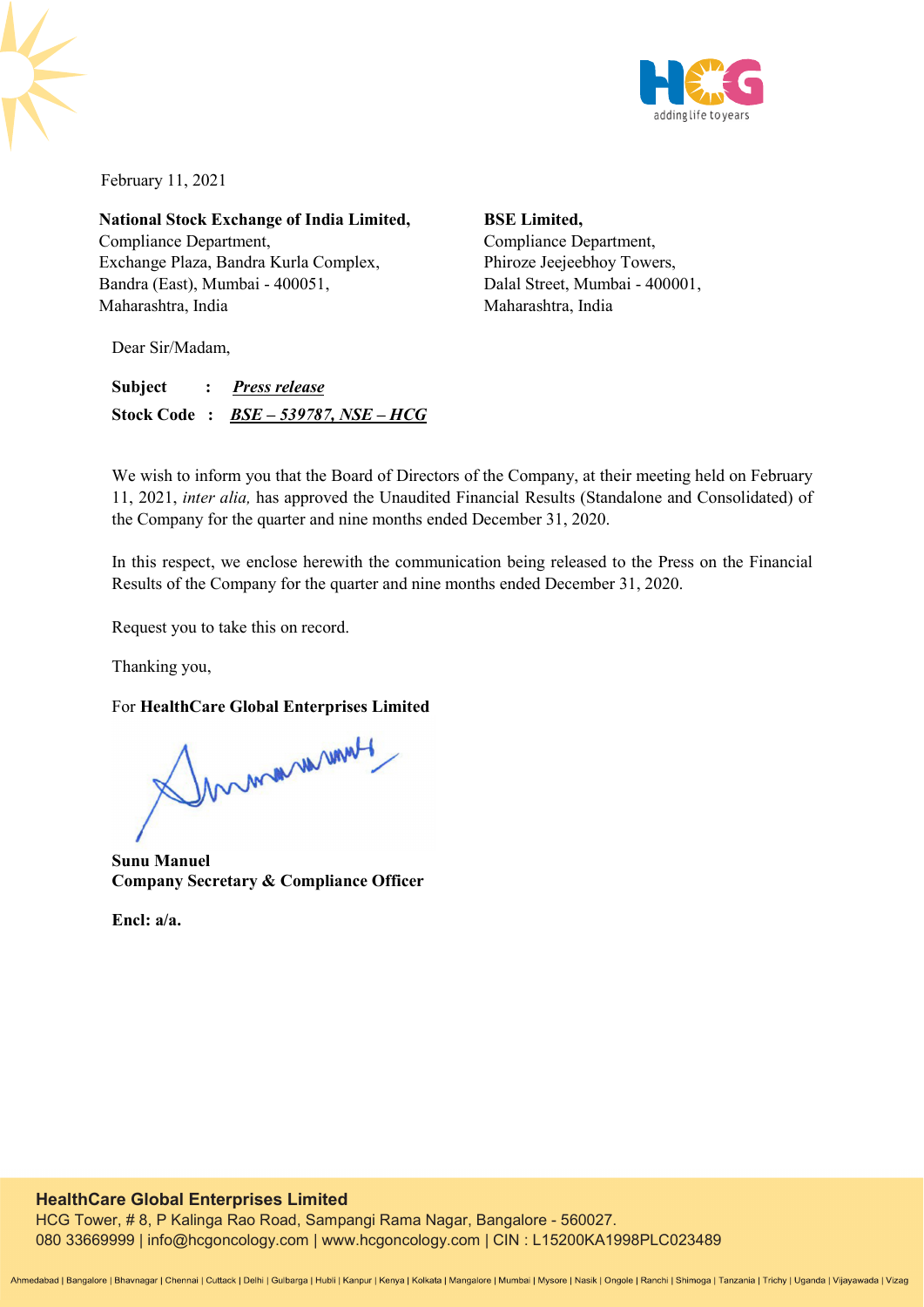

# **HealthCare Global Enterprises Ltd. reports Q3 FY21 results**

*Revenue for Q3 FY21 of INR 2,740 Million, a decline of 1% (y-o-y) and for YTD FY21 of INR 7,154 Million, a decline of 13% (y-o-y)*

## *EBITDA for Q3 FY21 of INR 437 Million, a decline of 9% (y-o-y) and EBITDA for YTD FY21 of INR 998 Million, a decline of 30% (y-o-y)*

**Bengaluru, February 11, 2021: HealthCare Global Enterprises Limited ("HCG"),** the leader in India in speciality healthcare services focused on oncology, fertility and precision diagnostics today announced its financial results for the quarter ("Q3") and nine months ("YTD") ended December 31, 2020 for fiscal year ("FY21").

Effective 1 April 2019, the Company has adopted IND AS 116 'Leases' standards, applied to lease contracts existing on 1 April 2019 and all financials are as per IND AS 116.

## **Highlights for quarter ended December 31 st , 2020**

- Consolidated Income from Operations ("Revenue") was **INR 2,740 mn** as compared to **INR 2,779 mn** in the corresponding quarter of the previous year, reflecting a year-on-year decline of **1.4%** and a quarter-onquarter growth of **10.5%**
- Consolidated Profit Before Depreciation and Amortization, Finance Costs, Exceptional Items and Taxes ("EBITDA") was **INR 437 mn**, as compared to **INR 482 mn** in the corresponding quarter of the previous year**,** a decline of **9.4%** year-on-year and a growth of **28.3%** quarter-on-quarter
- Consolidated Profit Before Other Income, Depreciation and Amortization, Finance Costs, Exceptional Items and Taxes ("Operating EBITDA"), was **INR 378 mn**, as compared to **INR 457 mn** in the corresponding quarter of the previous year, a decline of **17.3%** year-on-year and a growth of **26%** quarter-on-quarter
- Operating EBITDA for existing centers was **INR 399 mn**, a growth of **21.3%** quarter-on-quarter, reflecting an Operating EBITDA margin of **18.2%**
- New Center loss was **INR 21 mn**, as compared to loss of **INR 57 mn** in the corresponding quarter of the previous year, a reduction of **63.2%** year-on-year and **27.6%** quarter-on-quarter
- Consolidated Profit after Taxes and Minority Interest ("PAT")(4) was a loss of **INR 293 mn**, as compared to loss of **INR 228 mn** in the corresponding quarter of the previous year

| INR million except earnings per share<br><b>Period Ended Dec 31</b> | Q3-FY21  | Q3-FY20   | Growth<br>$(y - 0 - y)$ |
|---------------------------------------------------------------------|----------|-----------|-------------------------|
| <b>Income from Operations</b>                                       | 2,740    | 2,779     | $-1.4%$                 |
| Other Income                                                        | 58       | 25        |                         |
| EBITDA <sup>(1)</sup>                                               | 437      | 482       | $-9.4%$                 |
| EBITDA Margin (%)                                                   | 15.6%    | 17.2%     |                         |
| Operating EBITDA <sup>(2)</sup>                                     | 378      | 457       | $-17.3%$                |
| EBITDA Margin (%)                                                   | 13.8%    | 16.5%     |                         |
| PBT <sup>(3)</sup>                                                  | (354)    | (278)     | <b>NM</b>               |
| PBT Margin (%)                                                      | $-12.9%$ | $-10.0\%$ |                         |
| PAT <sup>(4)</sup>                                                  | (293)    | (228)     | <b>NM</b>               |
| PAT Margin (%)                                                      | $-10.7%$ | -8.2%     |                         |
| <b>Earnings Per Share</b>                                           | (2.33)   | (2.57)    | NМ                      |

(1) Profit before depreciation and amortization, finance costs, exceptional items and taxes

(2) EBITDA excluding other income

(3) Profit / (Loss) before tax and share of profit / (loss) of equity accounted investee

(4) Profit / (Loss) for the period after share of profit / (loss) of equity accounted investee, taxes and minority interests